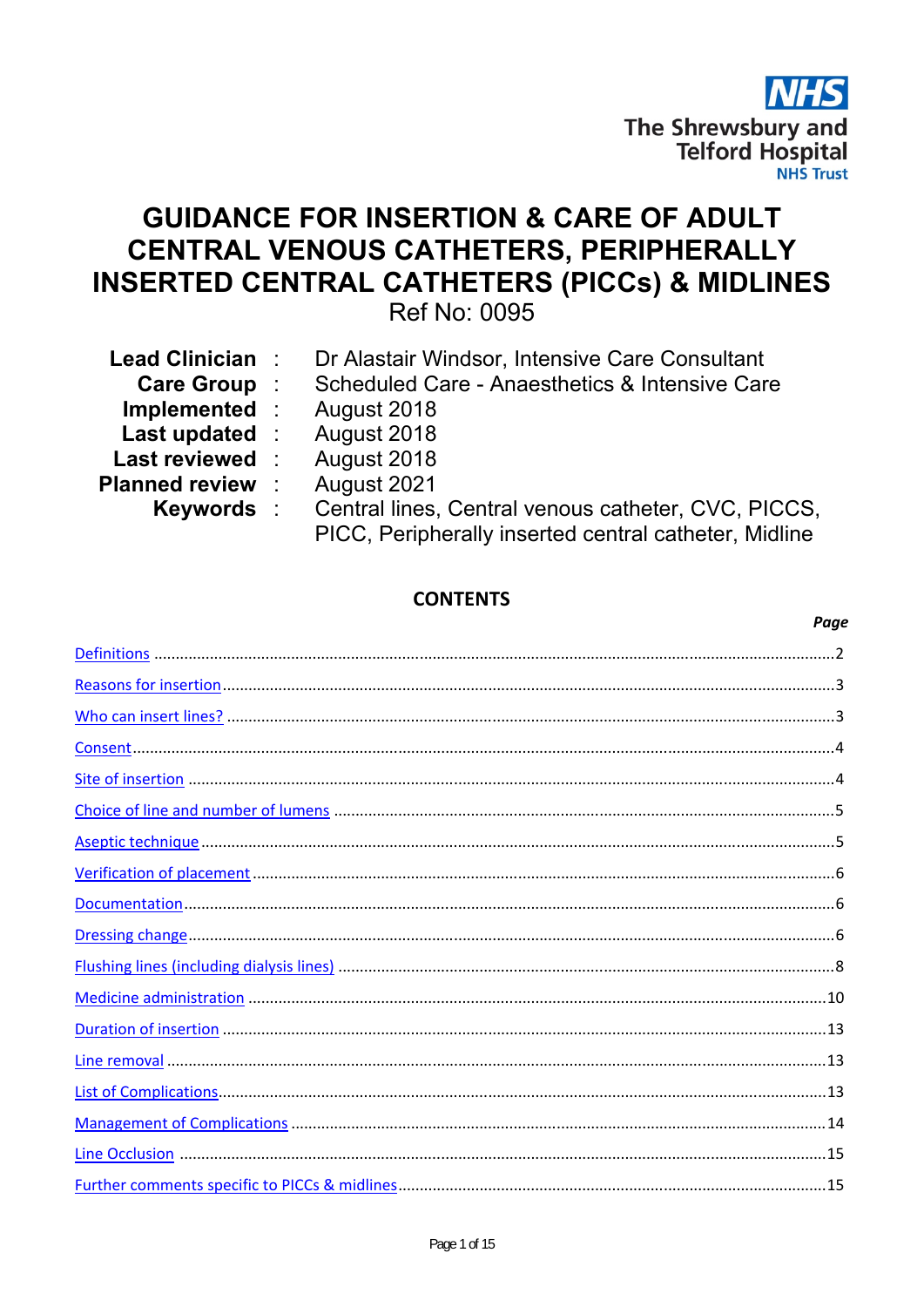This policy provides a framework for the insertion and maintenance of adult central venous catheters (CVCs) in line with best evidence based practice in order to reduce the risk of infection and other complications to the patient. It is written with the intent of ensuring that the patient is exposed to minimal risk of infection, discomfort, trauma or other complications.

A central venous catheter is an intravascular device whose tip sits in a large vein such as the SVC, IVC or the atrium. Included in the scope are midlines that have a tip commonly sited in a larger peripheral vein such as the subclavian, axillary or basilic vein.

## **DEFINITIONS OF CENTRAL VENOUS CATHETER DEVICES**

#### **Non‐tunnelled CVCs**

Used for short term central venous access, usually inserted under ultrasound guidance\*. Mainly used for administration of vasoactive, inotropic or hypertonic drugs, resuscitation of patients with poor peripheral access, administering short term parenteral nutrition and introduction of temporary pacing wires. There is no tunnelling of the line subcutaneously prior to vein puncture and the line passes directly through the skin with a short route into the vein.

\*2‐D imaging ultrasound guidance should be the preferred method when inserting of central venous catheter into the internal jugular vein in adults in 'elective situations' and should be considered in most clinical situations where CVC insertion is necessary, whether the situation is elective or an emergency. (NICE 2002) Ultrasound imaging of the subclavian route is much less useful than the jugular or femoral as the vein puncture‐point lies behind the clavicle unless a lateral subclavian approach is used.

#### **PICCs**

Peripherally inserted central catheters. These are usually placed via the basilic or cephalic veins in the arm rather than directly into the more proximal venous system. Used for medium to long term IV therapy for a number of months. They are inserted via peripheral venous access and are ideal for prolonged courses of antibiotics, parenteral nutrition, or chemotherapy administration.

#### **Skin Tunnelled CVCs**

Used for medium to long term IV therapy (may be used for permanent access). Ideal for prolonged courses of chemotherapy, parenteral nutrition (especially when self‐administered), preparation and treatment for bone marrow transplantation and any long term condition requiring regular IV access. The subcutaneous tunnelling makes the line more secure for outpatient use and possibly reduces line infection risk.

#### **Implanted port**

Used for long term IV therapy including permanent access. Ideal for courses of chemotherapy lasting more than 6 months and any long term condition requiring regular IV access. The injection site lies subcutaneously as a needle puncture diaphragm and is therefore better protected from cutaneous organisms.

#### **Midlines (peripheral not central access)**

Used for short term IV therapy when treatment is likely to exceed 7 days and be less than 4 weeks, or as an alternative to peripheral cannulation in patients with poor peripheral venous access. They are ideal for short courses of antibiotic therapy or outpatient use. The lines are inserted in proximal arm veins and are shorter than normal central lines, being around 20 cm. They terminate more proximally in the axillary, subclavian or brachiocephalic veins

#### **Haemodialysis catheters (acute/long‐term dialysis, apheresis and plasma exchange)**

Usually larger bore and used to facilitate high blood flow for the purpose of haemodialysis, apheresis (filtration) or plasma exchange. These CVCs may be acute for short term or intermittent therapy or skin tunnelled for long‐ term or permanent therapy.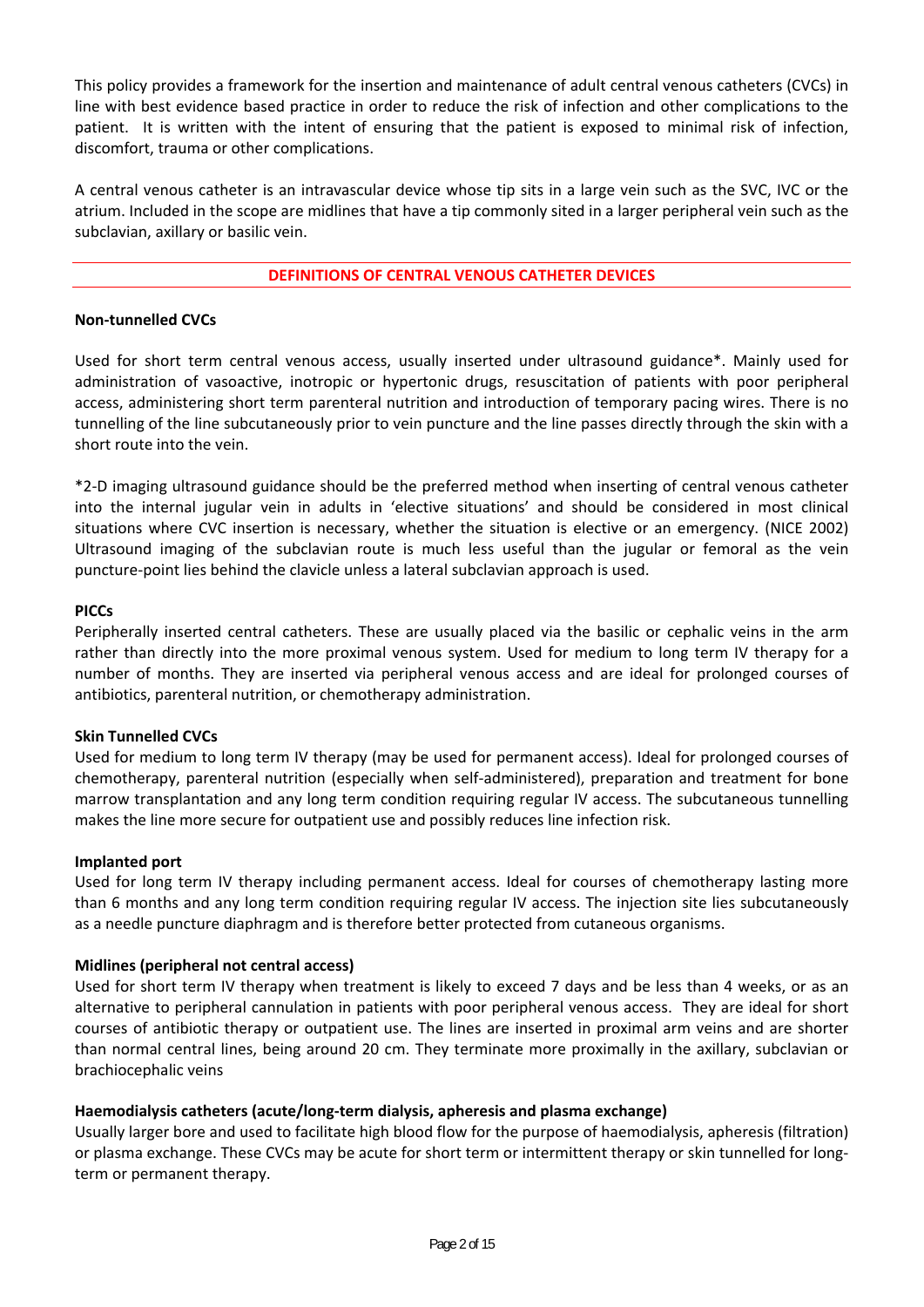Drugs that require infusion into the central circulation that would otherwise cause a peripheral vasculitis. Emergency resuscitation of haemodynamically unstable patients

Difficult peripheral access

Provision of long term intravenous therapy or nutrition.

Access for extracorporeal blood circuits required to therapies such as renal replacement therapy, plasmapheresis/exchange and ECMO.

Provision of temporary cardiac pacing

Monitoring of venous oxygen saturations and/or central venous pressures.

#### **WHO CAN PUT CENTRAL LINES IN?**

Central line insertion can be associated with serious complications and insertion should only be carried out by trained personnel or by a nurse or doctor in training under the supervision of a trained individual. Supervised individuals in training should only be inserting lines with the purpose of learning the skill. It should not be inserted by inexperienced personnel who will have no future requirement to maintain the appropriate skill set.

Appropriate individuals to perform this procedure include; hospital consultants and trainees if they have been observed as competent by a consultant; nurses that are specialist vascular access nurses; advanced care practitioners with ITU competencies. Some vascular access nurses may only be trained for PICC line insertion and not central line insertion.

The level of supervision required for a particular central line needs to be appropriate for the experience of the operator and the clinical condition of the patient. When a difficult catheterization is anticipated, patient safety mandates that the procedure be performed or supervised by an experienced physician.

Ultrasound guided insertion of CVCs has become the standard of care in the UK and the ease of imaging of the internal jugular compared with the subclavian has made the internal jugular vein the most popular route for short term access.

#### **Reducing infection risk and monitoring for complications requires that central access is only carried out in certain hospital environments. These are;**

Theatres Intensive care units A&E resuscitation areas Cardiac pacing suites Radiology suites Appropriate procedure rooms in the oncology, renal and haematology clinics.

Central line insertion should not be carried out in the general ward areas unless circumstances are acute and life threatening. If the technique insertion under any circumstances was sub-optimal a replacement line should subsequently be inserted with full aseptic technique (see below).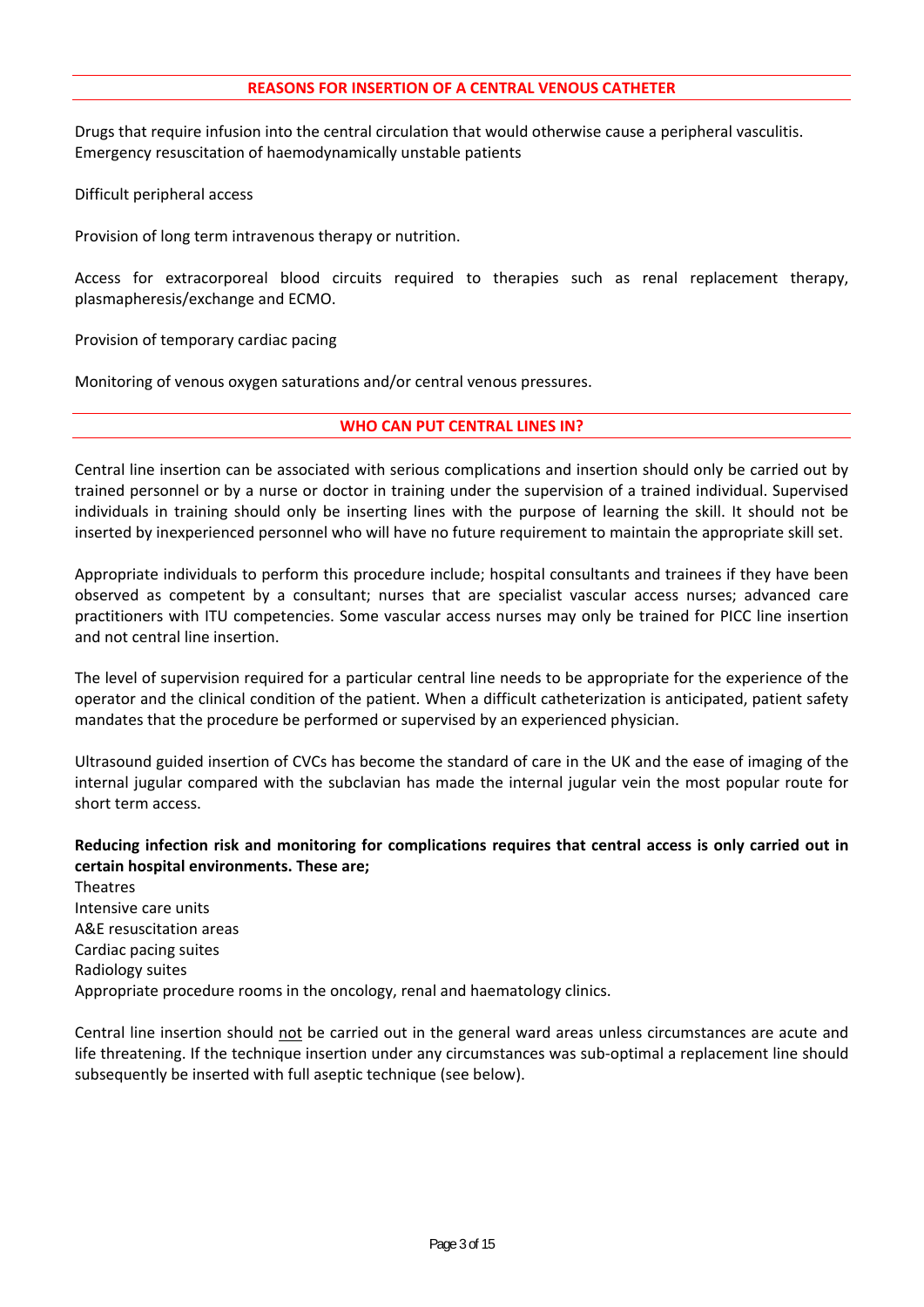#### **PREPARATION & CONSENT**

The patient should be consented and be informed of the complications with written consent or verbal consent recorded in the notes. Where the patient lacks capacity a line may be inserted on the basis of 'best interest'.

Pre-insertion a recent platelet count and coagulation study should have been taken. Where a coagulopathy exists, the risk/benefits of treating the coagulopathy and choice of anatomical insertion site will need discussion with a senior clinician.

During insertion the patient should have ECG monitoring to observe for dysrhythmias and means to measure oxygen saturation. A baseline blood pressure and heart rate should be recorded. The patient must be monitored post procedure for complications such as the potential for occult haemorrhage, cardiac and respiratory complications (see complications for further details).

#### **CHOICE OF CENTRAL LINE AND ANATOMICAL INSERTION SITE**

#### **Site of insertion**

There are three common venous access points.

- 1. Internal Jugular
- 2. Subclavian (infra or supraclavicular approach)
- 3. Femoral

The **internal jugular route** is a common intensive care unit site of insertion. It has a low complication rate for pneumothorax and excess bleeding is both visible and usually easily managed by compression and blood products if required. Accurate placement is facilitated by localisation of the vein with an ultrasound image, which should always be used.

The **subclavian route** has a higher risk of pneumothorax and excess bleeding is less easily managed as direct vessel compression is not possible. The insertion technique is not usually facilitated by ultrasound imaging as the puncture‐point lies beneath the clavicle unless a very lateral approach is used. It is recommended that the jugular route should be considered first. However the subclavian route is less visible and more comfortable for ambulatory patients and outpatients. It is not recommended for dialysis as post line insertion subclavian stenosis can result. Access can be achieved by both an infra and supra clavicular approach.

The **femoral route** is usually only suitable for non-ambulatory patients. It can be a good option for dialysis. Line contamination from a stoma, surgical site nearby or excessive diarrhoea can increase the risk of a line infection and so it should be avoided in these circumstances. It can be an excellent route for temporary non-ambulatory haemodialysis catheter insertion.

The following patient related factors also need to be considered: Patient cooperation Body habitus Coagulopathy Previous surgery and/or radiotherapy or scarring at site of vein Previous CVC insertion at same site Infection, trauma or burn at insertion site Pre‐existing vessels thrombosis or stenosis Pre-existing pneumothorax or haemothorax (ideally insert on side of pneumothorax to minimise injury to the normal lung). Likely duration of CVC insertion Likelihood of patient requiring long‐term renal replacement therapy in the future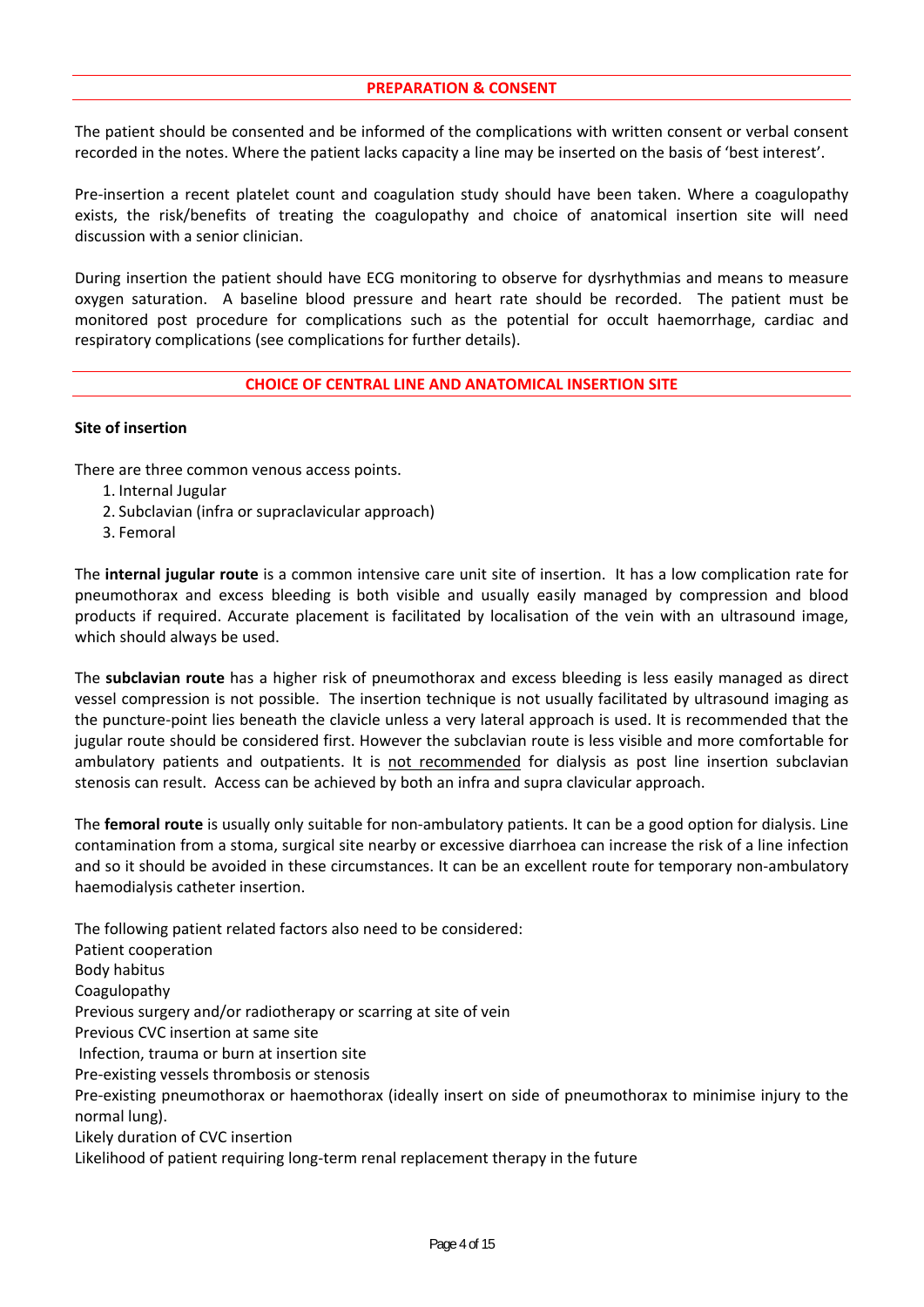The evidence as to the best route for reducing the risk of catheter colonisation, thrombosis and occlusion is both complicated and conflicting. The reader is best advised to consult Uptodate.com or Cochrane reviews at http://cochranelibrary-wiley.com/cochranelibrary/search for further information.

#### **TYPE OF LINE AND NUMBER OF LUMENS**

Two decisions need to be made.

Number of lumens.

 Up to 4 lumens are commonly available within the Trust. The **minimum number of lumens** should be chosen. More lumens potentially result in a higher line infection rate especially if they are being utilised with poor aseptic technique (see below) or become full of clot and are unusable. Dialysis lines are specifically designed for that purpose and are large bore double lumen lines that may or may not have an accessory infusion port.

#### Line length.

The Trust generally has 16cm and 20 cm lines available. For adults a 16 cm line is the best choice except for the femoral route when 20 cm is better. A large or obese individual with a deep chest may also require a 20 cm line, especially with the left subclavian route. The tip should just reach the right atrium if the placement is ideal. Sometimes accepting a slightly short insertion tract is justifiable if re-insertion is likely to be difficult.

#### **ASEPTIC INSERTION TECHNIQUE**

#### **Implementation of the central line bundle**

The central line bundle consists of 5 key components:

- 1. Hand hygiene
- 2. Maximal barrier protection
- 3. Chlorhexidine skin asepsis
- 4. Optimal catheter site selection
- 5. Daily review of line necessity

Each of these components must be rigorously addressed if the full benefit of the bundle is to be realized.

#### **Hand hygiene**

Proper hand hygiene is mandatory when carrying out any invasive procedure and central line insertion is no exception. Washing hands or using an alcohol‐based waterless hand cleaner can help to prevent contamination of central line sites and bloodstream infections

#### **Maximal barrier protection**

The insertion of a central venous line should be treated as an invasive surgical procedure and, as such, maximal barrier precautions should be employed. The operator should use the Trust's pre‐prepared central line access pack and observe strict compliance with hand washing, wearing of a cap, mask, sterile gown and gloves

#### **Patient**

Use a large sterile fenestrated drape from the CVC pack to create a sterile field.

Chlorhexidine skin antisepsis has been proven to provide better skin antisepsis compared to other antiseptic agents such as povidone‐iodine solutions. It is the disinfectant of choice for central line insertion. If available, single patient use chlorhexidine gluconate 2% in 70% isopropyl alcohol (Chloraprep) should be used. Apply chlorhexidine solution using a back and forth friction scrub for at least 30 seconds. Do not wipe or blot. Allow the antiseptic solution time to dry completely before puncturing the site ( $\sim$  2 minutes).

#### **On COMPLETION OF THE PROCEDURE CHECK THAT THE SELDINGER GUIDEWIRE HAS BEEN REMOV**ED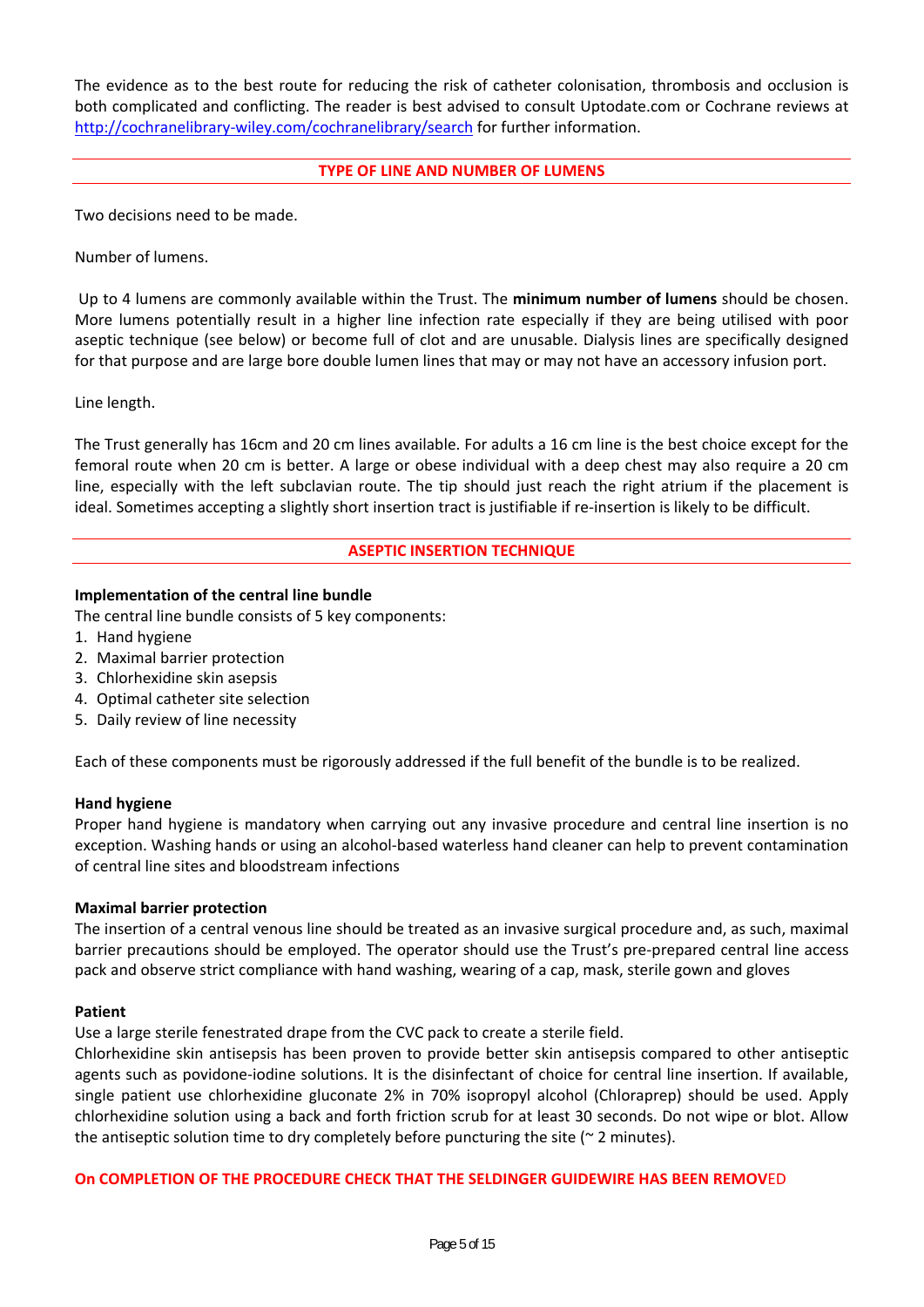**The following is MANDATORY with appropriate documentation in the notes to verify correct placement of the line. Failure to do so lies outside the Trust's central line policy. This is essential from a medico–legal perspective.** 

- **1. Can blood be aspirated through all lumens?**
- **2. Is the blood venous confirmed with measurement of the PO2 in a blood gas syringe?**
- **3. Is the transducer waveform consistent with a CVP waveform? (2 or 3 usually acceptable)**
- **4. Is the catheter on CXR consistent with placement within a central vein (i.e. overlies the trajectory of the SVC) and not kinked?**

Provide points 1and 4 are satisfied, usually either point 2 or 3 is adequate in lieu of the other to establish that the line is in the venous system, but both investigations should be considered if there is some uncertainty. If the answer to these questions is yes then the CVC is likely to be in a central vein and can be used. If the answer is no to any of the questions then further consideration as to the CVC's tip whereabouts is required (Gibson & Bodenham 2013). Ideally the line tip should lie in the superior vena cava or proximal brachiocephalic system on CXR to reduce the risk of atrial induced arrhythmias or perforation.

## **DOCUMENTATION**

The date, time, and name of operator should be recorded in the notes. Compliance with aseptic technique and any complications and recommendations are also required (e.g. a planned delayed repeat CXR at 8‐24 hours if there is some concern concerning pleural puncture.) The type of line used and its readiness for use should also be recorded. The length of insertion under the skin should also be recorded.

#### **DRESSING CHANGES AND ON GOING CARE FOR A CENTRAL VENOUS ACCESS DEVICE**

#### **Good practice tips**

- The dressing should be changed every 7 days using a transparent, semi-permeable dressing.
- Any dressing should be changed if it has become loose, damp or soiled.
- Sutures should be in place to secure the line, in addition to the transparent, semi-permeable dressing.
- Measure the catheter length to check for migration. Check this against documented insertion length.
- Needle free connectors should be changed every 7 days.

- Dressing trolley
- 2% Chlorhexidine gluconate in 70% alcohol stick (Chloraprep)
- Sterile dressing pack
- Non-sterile gloves
- $\bullet$  PPE
- Transparent, semi-permeable dressing.
- Statlock dressing (if no stitches in place securing the line) & CHG skin cleansing wipe to remove a previous statlock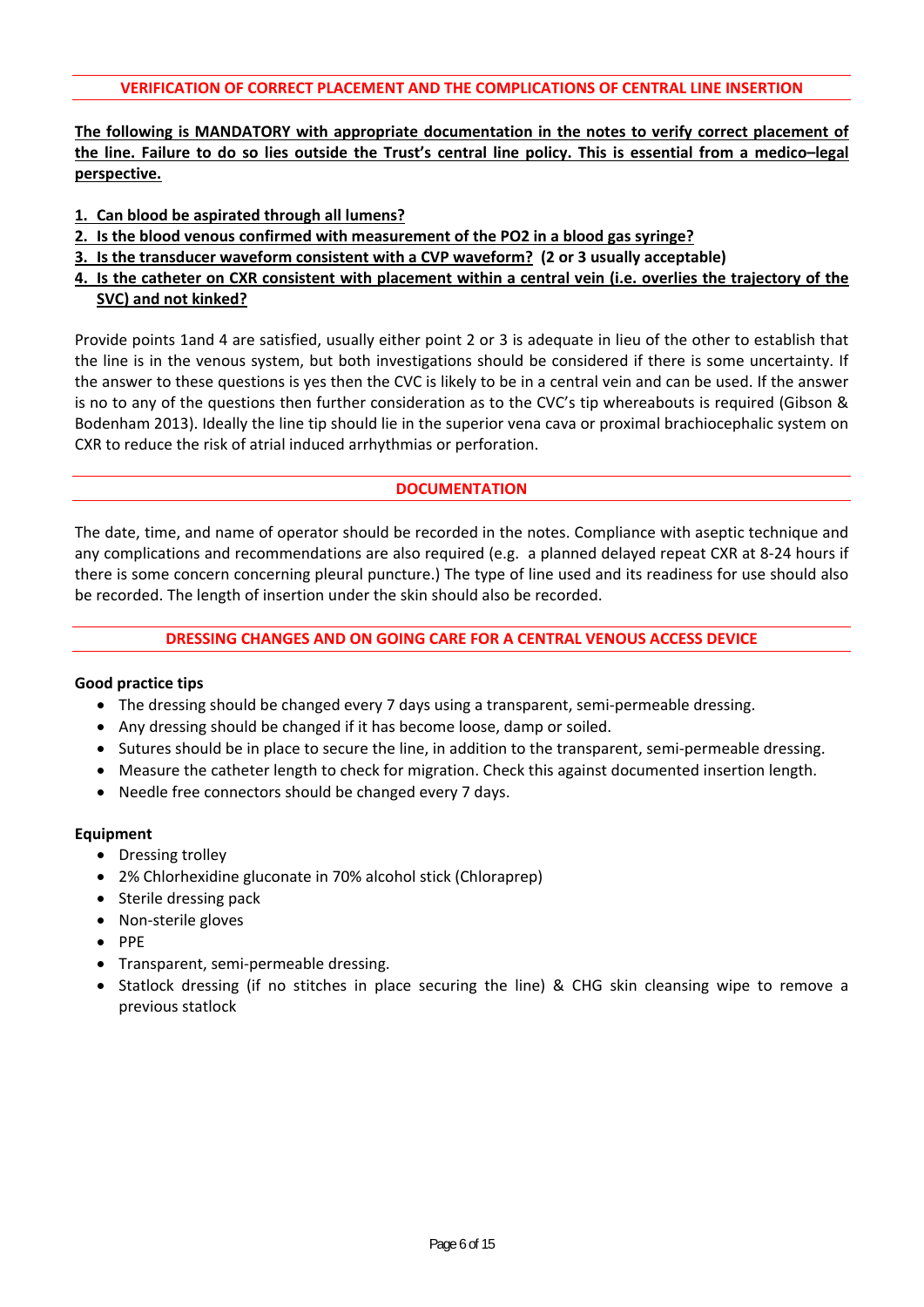| <b>Action</b>                                                                                                                                                 |                                                                                                                                                                                                                                                                                        | <b>Rationale</b>                                                                                               |  |
|---------------------------------------------------------------------------------------------------------------------------------------------------------------|----------------------------------------------------------------------------------------------------------------------------------------------------------------------------------------------------------------------------------------------------------------------------------------|----------------------------------------------------------------------------------------------------------------|--|
|                                                                                                                                                               |                                                                                                                                                                                                                                                                                        | Inform and reassure the patient.                                                                               |  |
| Explain and discuss the procedure with the patient, in<br>a way the patient understands. Obtain informed<br>consent for the procedure (wherever possible) and |                                                                                                                                                                                                                                                                                        | To obtain the patients consent and co-operation.                                                               |  |
| establish if the patient has any known allergies for<br>example to cleaning solution or medication.                                                           |                                                                                                                                                                                                                                                                                        | To ensure the patient has no allergies to cleaning<br>solution or dressing.<br>(NMC 2010)                      |  |
|                                                                                                                                                               |                                                                                                                                                                                                                                                                                        |                                                                                                                |  |
| $\bullet$                                                                                                                                                     | Assess the need to carry out any more procedures<br>e.g. change of needle free connectors, swab.                                                                                                                                                                                       | Needle free connectors need to be changed every 7<br>days in accordance with the license of the product.       |  |
| $\bullet$                                                                                                                                                     | Wash and dry your hands thoroughly and put on<br>your apron.                                                                                                                                                                                                                           | To minimise risk of infection (RCN 2016)                                                                       |  |
| $\bullet$                                                                                                                                                     | Open the dressing pack and prepare the<br>equipment using an ANTT and assemble on a<br>clean trolley.                                                                                                                                                                                  | To minimise risk of infection and maintain asepsis<br>(RCN 2016)                                               |  |
|                                                                                                                                                               | Maintain aseptic technique at all times.                                                                                                                                                                                                                                               | To minimise risk of infection and maintain asepsis<br>(RCN 2016)                                               |  |
| $\bullet$                                                                                                                                                     | Inspect the catheter for signs of infection,<br>damage, migration or phlebitis, if you have any<br>concerns inform the doctor, or contact the critical<br>care outreach service for advice.                                                                                            | To minimise risk of infection and maintain patient<br>safety (RCN 2016)                                        |  |
| $\bullet$                                                                                                                                                     | Put on non-sterile gloves and loosen the dressing,<br>removing it without touching the catheter and<br>exit site.                                                                                                                                                                      | To minimise risk of infection (RCN 2016)                                                                       |  |
|                                                                                                                                                               | Gel your hands and put on the sterile gloves from<br>the dressing pack.                                                                                                                                                                                                                |                                                                                                                |  |
|                                                                                                                                                               | Clean catheter with a 2% chlorhexidine gluconate                                                                                                                                                                                                                                       | To minimise risk of infection and maintain asepsis<br>(RCN 2016)                                               |  |
|                                                                                                                                                               | in 70% alcohol stick. Clean for 30 seconds and<br>allow to air dry for a minimum of 30 seconds.                                                                                                                                                                                        | Chlorhexidine gluconate in 70% alcohol is<br>recommended for cleaning venous devices (NICE<br>2012) (RCN 2016) |  |
|                                                                                                                                                               | On the skin with the 2% chlorhexidine gluconate<br>in 70% alcohol stick use a gentle scrubbing<br>technique, start from the exit site, extending out<br>to the area that will be covered by the dressing.<br>Clean for 30 seconds and allow to air dry for a<br>minimum of 30 seconds. | To minimise risk of infection (RCN 2016)                                                                       |  |
|                                                                                                                                                               | If there are no stitches securing the line a statlock<br>dressing should be in place to secure the line. This<br>should be changed during this dressing change.                                                                                                                        |                                                                                                                |  |
|                                                                                                                                                               | Apply the transparent, semi-permeable dressing<br>over the top of the insertion site and flat to the                                                                                                                                                                                   | Prevention of catheter migration (Ullman et. al,<br>2016) To ensure patient safety (RCN 2016)                  |  |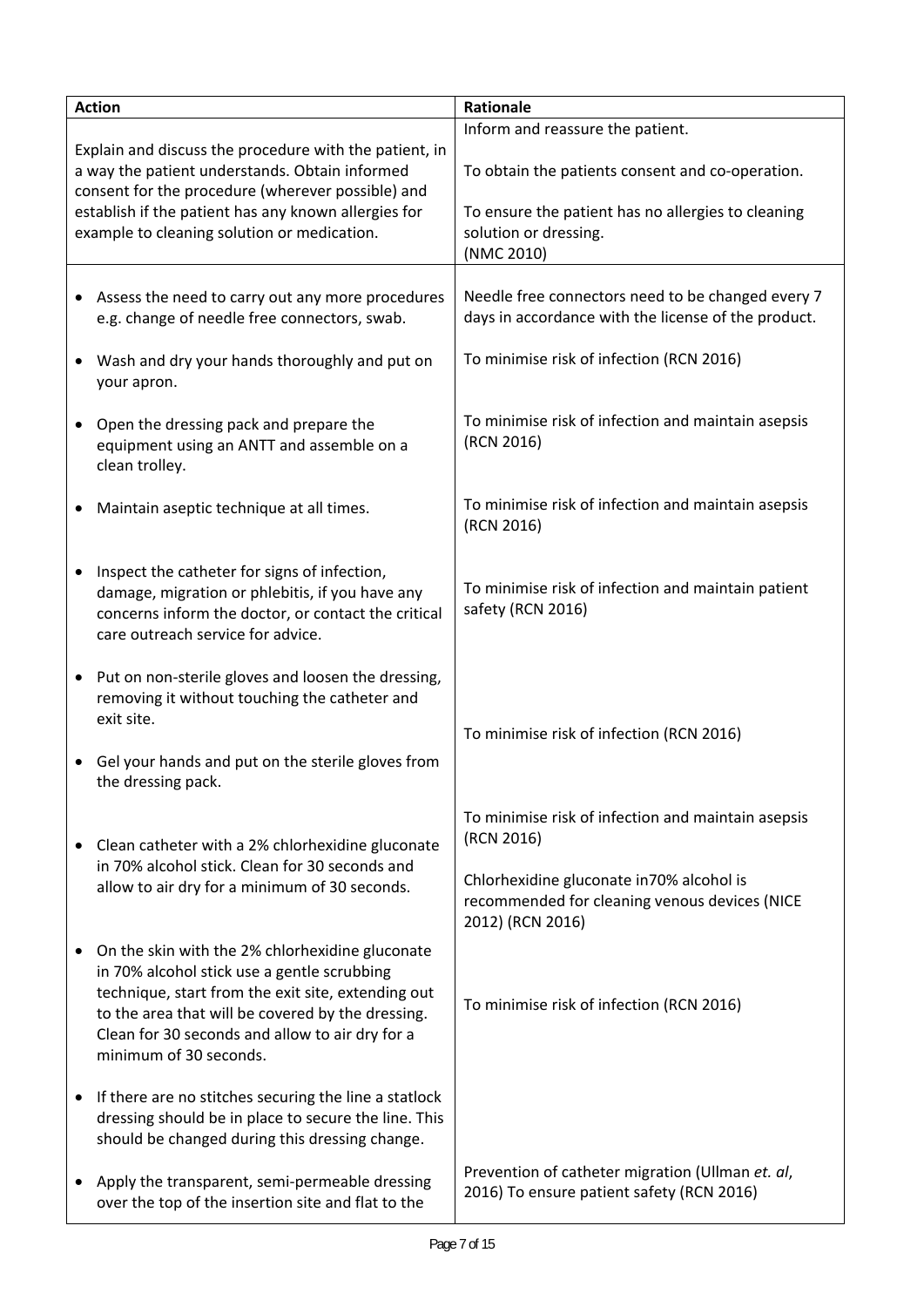|           | skin leaving the ports of the lumens exposed.    |                                                   |
|-----------|--------------------------------------------------|---------------------------------------------------|
|           |                                                  | To ensure patient and staff safety (RCN 2016)     |
|           | Dispose of all equipment immediately as per the  |                                                   |
|           | Trust policy.                                    | To minimise the risk of infection (RCN 2016)      |
|           |                                                  |                                                   |
| $\bullet$ | Wash and dry your hands thoroughly.              |                                                   |
|           |                                                  | To ensure adequate record keeping and enable care |
|           |                                                  | of device and patient (NMC 2015)                  |
|           | Document date and time of dressing change, any   |                                                   |
|           | concerns regarding the condition of the catheter | To minimise risk of infection (RCN 2016)          |
|           | and the VIP score. Also apply a date of dressing |                                                   |
|           | label to the dressing.                           | To ensure adequate record keeping and enable care |
|           |                                                  | of device and patient (NMC 2015)                  |

## **ROUTINE FLUSHING OF CENTRAL LINE**

*\*\*See comment pertinent to renal dialysis lines below.* 

- Dressing Trolley
- 2% Chlorhexidine gluconate in 70% alcohol wipe
- 10ml syringes
- 10mls Sodium Chloride 0.9%
- Sterile dressing pack
- $\bullet$  PPE

| <b>Action</b>                                                                                                                                                                                                                                                                                                                                                                          |                                                                                                                                                                                             | Rationale                                                                                                                                                                                                         |  |
|----------------------------------------------------------------------------------------------------------------------------------------------------------------------------------------------------------------------------------------------------------------------------------------------------------------------------------------------------------------------------------------|---------------------------------------------------------------------------------------------------------------------------------------------------------------------------------------------|-------------------------------------------------------------------------------------------------------------------------------------------------------------------------------------------------------------------|--|
| Explain and discuss the procedure with the patient, in a<br>way the patient understands. Obtain informed consent<br>for the procedure (Wherever possible) and establish if<br>the patient has any known allergies for example to<br>cleaning solution or medication.<br>Confirm patients name and date of birth and check the<br>patient's unit number against the prescription sheet. |                                                                                                                                                                                             | Inform and reassure the patient.<br>To obtain the patient's consent and co-operation.<br>To ensure the patient has no allergies to cleaning<br>solution or dressings.<br>(NMC 2010)<br>To ensure correct patient. |  |
| your Apron                                                                                                                                                                                                                                                                                                                                                                             | Wash and dry your hands thoroughly and put on                                                                                                                                               | To minimise risk of infection (RCN 2016)                                                                                                                                                                          |  |
|                                                                                                                                                                                                                                                                                                                                                                                        | Open the dressing pack and prepare the equipment<br>using an ANTT and assemble on a clean trolley.                                                                                          | To minimise risk of infection and maintain asepsis (RCN<br>2016)                                                                                                                                                  |  |
|                                                                                                                                                                                                                                                                                                                                                                                        | Maintain aseptic technique at all times.                                                                                                                                                    | To minimise the risk of infection and maintain asepsis                                                                                                                                                            |  |
|                                                                                                                                                                                                                                                                                                                                                                                        | Inspect the catheter for signs of infection, damage,<br>migration or phlebitis, if you have any concerns<br>inform the doctor, or contact the critical care<br>outreach service for advice. | (RCN 2016)<br>To minimise the risk of infection and to ensure patient<br>safety (RCN 2016)                                                                                                                        |  |
|                                                                                                                                                                                                                                                                                                                                                                                        | Decontaminate hands and apply sterile gloves.                                                                                                                                               |                                                                                                                                                                                                                   |  |
|                                                                                                                                                                                                                                                                                                                                                                                        | Place sterile field under the central line lumens.                                                                                                                                          | To minimise the risk of contamination blood or body                                                                                                                                                               |  |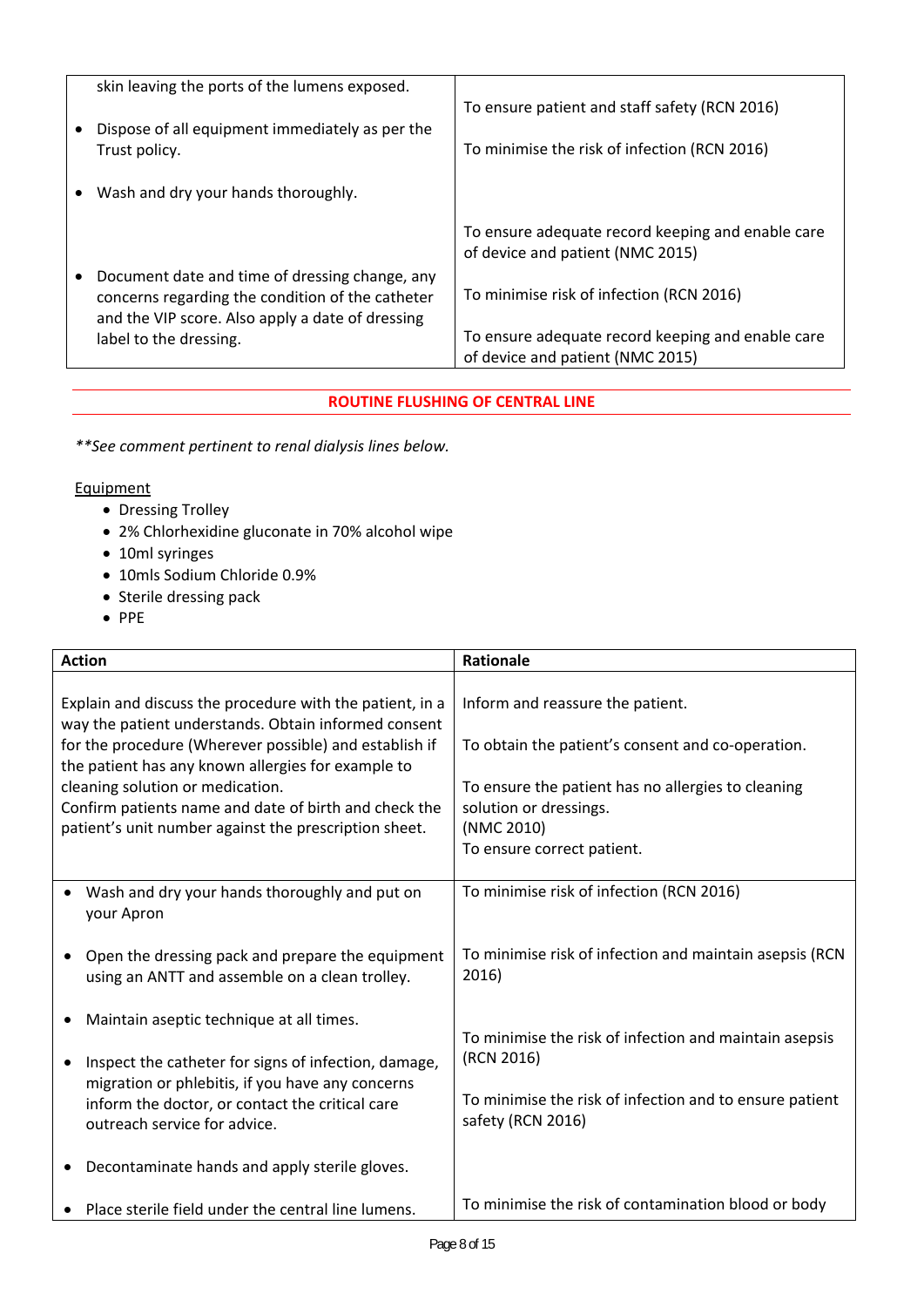| <b>Action</b> |                                                                                                                                                                                                                                                                                                                | Rationale                                                                                                                                                           |  |
|---------------|----------------------------------------------------------------------------------------------------------------------------------------------------------------------------------------------------------------------------------------------------------------------------------------------------------------|---------------------------------------------------------------------------------------------------------------------------------------------------------------------|--|
|               | Clean the needle free bung on the port using a 2%<br>Chlorhexidine gluconate in 70% alcohol cleansing                                                                                                                                                                                                          | fluids to the operator, and prevent descaling of skin<br>onto key parts (RCN 2016)                                                                                  |  |
|               | wipe for 30 seconds and allow to air dry for a<br>minimum of 30 seconds.                                                                                                                                                                                                                                       | To minimise risk of infection (RCN 2016).                                                                                                                           |  |
|               | Attach a sterile 10ml syringe to the needle free<br>connector, unclamp the lumen and gently aspirate<br>enough to visualise blood in the lumen, known as<br>'flash back'. There is no need to withdraw blood<br>from the lumen. Once visualised slowly flush the<br>sodium chloride 0.9% into the line using a | 2% Chlorhexidine gluconate in 70% alcohol is<br>recommended for cleaning venous devices (NICE<br>2012) (RCN 2016)                                                   |  |
|               | push/pause or pulsating flush technique, for the<br>last 2mls flush maintain a constant pressure and                                                                                                                                                                                                           | To check catheter patency (RCN 2016).                                                                                                                               |  |
|               | apply the clamp whilst doing so.                                                                                                                                                                                                                                                                               | This creates turbulence within the lumen(s) of the<br>catheter, thereby decreasing the risk of fibrin and<br>platelets becoming adhered to the internal wall of the |  |
|               | Nb if there is a possibility / known heplock within<br>the line, withdraw 2mls of blood and disregard<br>before flushing the line as above.                                                                                                                                                                    | catheter and minimising occlusion (Doughty 2006)<br>To maintain positive pressure and prevent backflow of<br>blood into the catheter and possible clot (Doughty     |  |
|               | Do not force if resistance is met.                                                                                                                                                                                                                                                                             | 2006)                                                                                                                                                               |  |
|               | Dispose of sharps and equipment immediately as<br>per the Trust policy.                                                                                                                                                                                                                                        |                                                                                                                                                                     |  |
|               | Wash and dry hands thoroughly.                                                                                                                                                                                                                                                                                 | Applying undue force may result in an emboli or<br>catheter rupture.                                                                                                |  |
|               | Document procedure and assessment of the site in<br>the patient's notes/CVAD care record.                                                                                                                                                                                                                      | To Ensure patient and staff safety (RCN 2016).                                                                                                                      |  |
|               |                                                                                                                                                                                                                                                                                                                | To minimise the risk of infection.                                                                                                                                  |  |
|               |                                                                                                                                                                                                                                                                                                                | To ensure adequate record keeping and enable care of<br>device and patient (NMC 2015)                                                                               |  |

## *\*\*Dialysis catheters; flushing and locking*

Dialysis lines are locked with the anti‐microbial & anti‐coagulant solution CITRALOCK 30% after each use. This solution is administered slowly, over 8-10 seconds, according to the exact volume of each lumen written on each lumen. The patient may experience a metallic taste in their mouth if too much is instilled- this will disappear after a few seconds.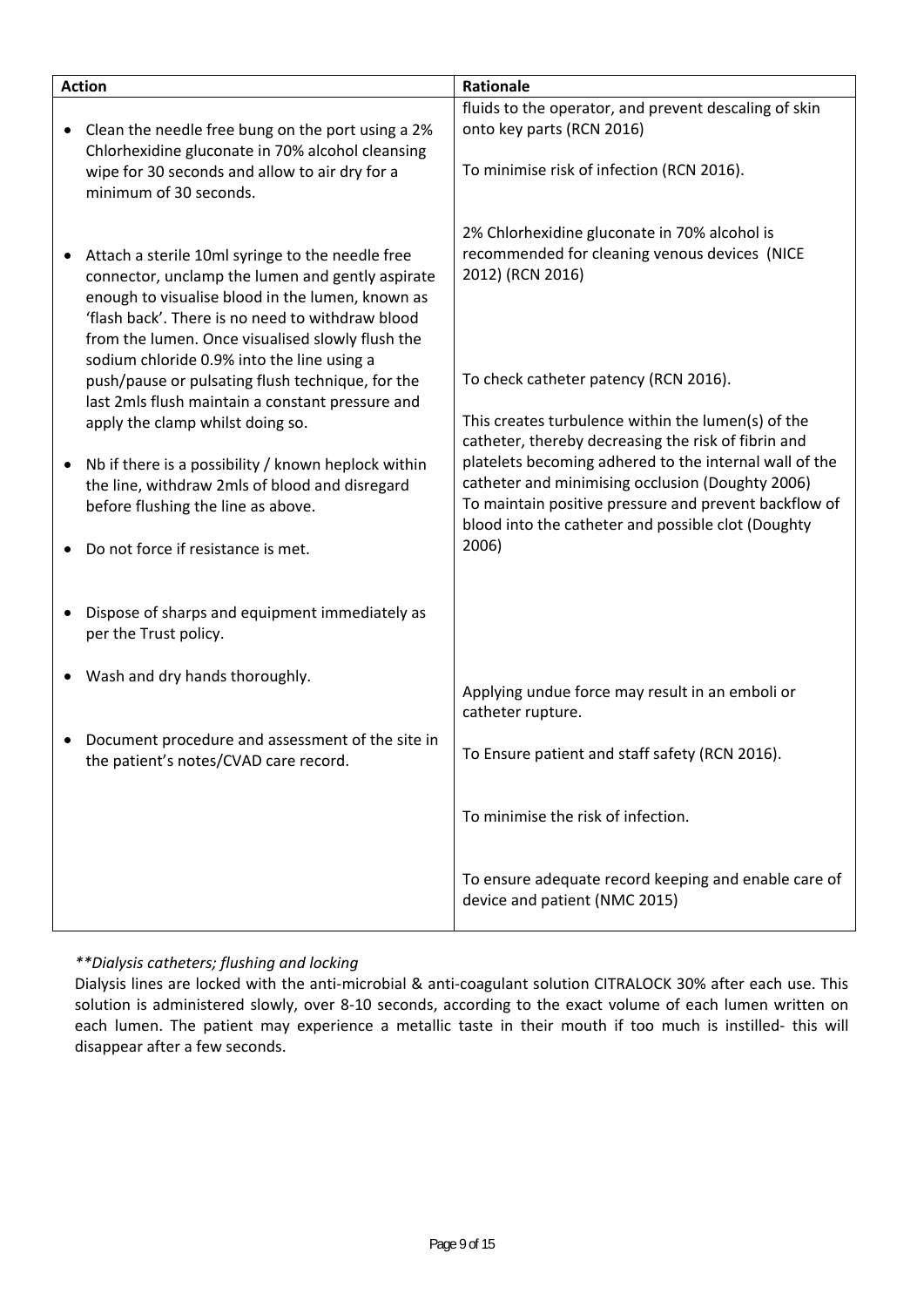- Dressing Trolley
- 2% Chlorhexidine gluconate in 70% alcohol wipe
- 10ml syringes
- 10mls Sodium Chloride 0.9%
- Drug for administration
- Sterile dressing pack
- $\bullet$  PPE

| <b>Action</b>                                                                                                                                                                               | Rationale                                                                                                                                 |  |
|---------------------------------------------------------------------------------------------------------------------------------------------------------------------------------------------|-------------------------------------------------------------------------------------------------------------------------------------------|--|
| Explain and discuss the procedure with the patient, in                                                                                                                                      | Inform and reassure the patient.                                                                                                          |  |
| a way the patient understands. Obtain informed<br>consent for the procedure (Wherever possible) and                                                                                         | To obtain the patient's consent and co-operation.                                                                                         |  |
| establish if the patient has any known allergies for                                                                                                                                        |                                                                                                                                           |  |
| example to cleaning solution or medication.                                                                                                                                                 | To ensure the patient has no allergies to cleaning                                                                                        |  |
| Confirm patients name and date of birth and check<br>the patient's unit number against the prescription                                                                                     | solution or dressings.<br>(NMC 2010)                                                                                                      |  |
| sheet.                                                                                                                                                                                      |                                                                                                                                           |  |
|                                                                                                                                                                                             | To ensure correct patient                                                                                                                 |  |
| Wash and dry your hands thoroughly and put on<br>your Apron                                                                                                                                 | To minimise risk of infection (RCN 2016)                                                                                                  |  |
| Open the dressing pack and prepare the<br>equipment using an ANTT and assemble on a clean<br>trolley.                                                                                       | To minimise risk of infection and maintain asepsis<br>(RCN 2016)                                                                          |  |
| Maintain aseptic technique at all times.                                                                                                                                                    | To minimise risk of infection and maintain asepsis<br>(RCN 2016)                                                                          |  |
| Inspect the catheter for signs of infection, damage,<br>migration or phlebitis, if you have any concerns<br>inform the doctor, or contact the critical care<br>outreach service for advice. | To minimise risk of infection and ensure patient safety<br>(RCN 2016)                                                                     |  |
| Decontaminate hands and apply sterile gloves.<br>٠                                                                                                                                          | To minimise the risk of contamination blood or body<br>fluids to the operator, and prevent descaling of skin<br>onto key parts (RCN 2016) |  |
| Place sterile field under the central line lumens.                                                                                                                                          |                                                                                                                                           |  |
| • Clean the needle free bung on the port using a 2%<br>Chlorhexidine gluconate in 70% alcohol cleansing                                                                                     | To minimise risk of infection                                                                                                             |  |
| wipe for 30 seconds and allow to air dry for a<br>minimum of 30 seconds.                                                                                                                    | Chlorhexidine gluconate in 70% alcohol is<br>recommended for cleaning venous devices (NICE<br>2012) (RCN 2016)                            |  |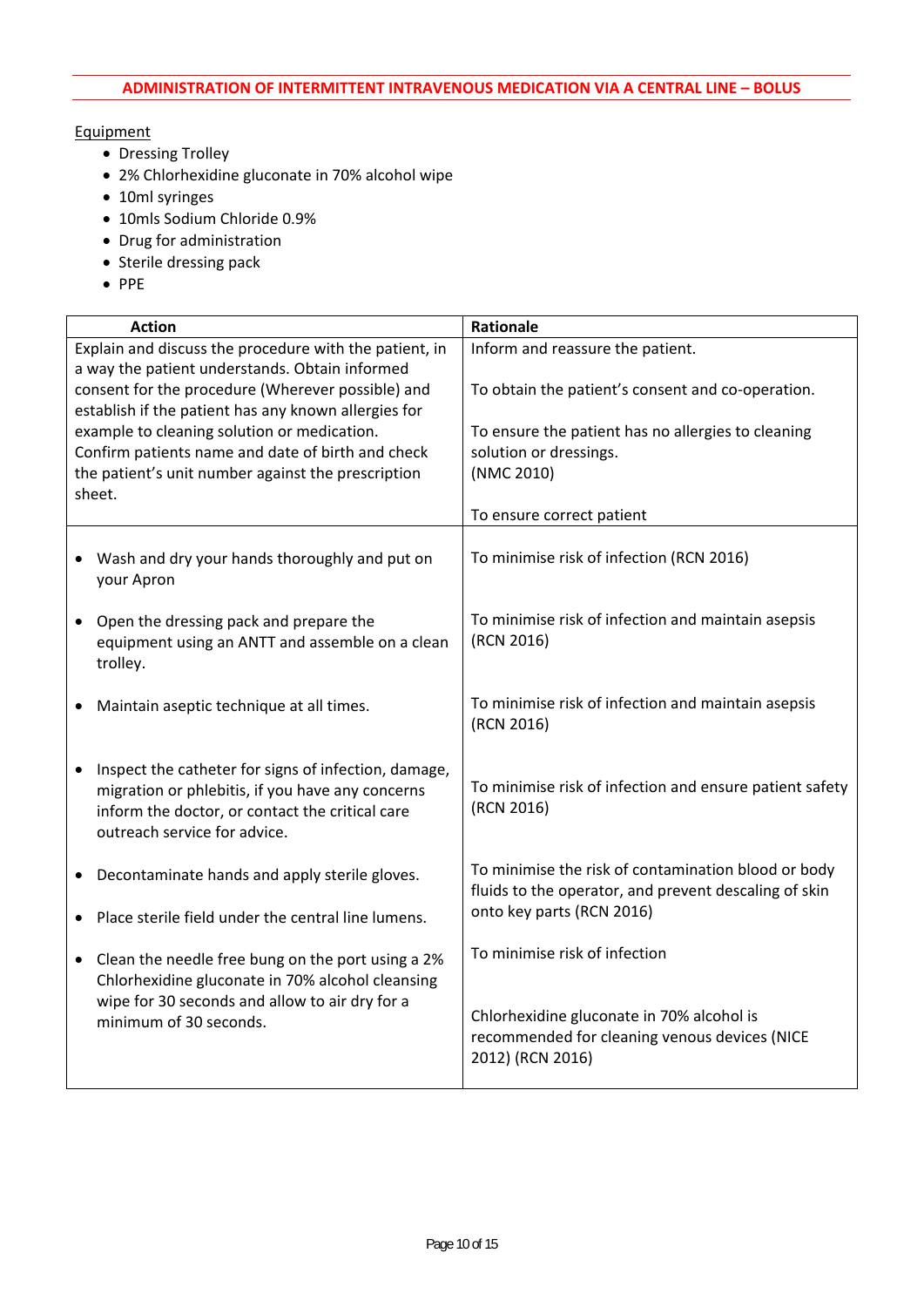| <b>Action</b> |                                                                                                                                                                                                                                                                                                                                                                                                                   | Rationale                                                                                                                                                                                                                                                                                                                                       |  |
|---------------|-------------------------------------------------------------------------------------------------------------------------------------------------------------------------------------------------------------------------------------------------------------------------------------------------------------------------------------------------------------------------------------------------------------------|-------------------------------------------------------------------------------------------------------------------------------------------------------------------------------------------------------------------------------------------------------------------------------------------------------------------------------------------------|--|
|               | Attach 10mls of sodium chloride 0.9% to the                                                                                                                                                                                                                                                                                                                                                                       | To check catheter patency (RCN 2016).                                                                                                                                                                                                                                                                                                           |  |
|               | needle free connector, unclamp the lumen and<br>gently aspirate enough to visualise blood in the<br>lumen, known as 'flash back'. There is no need to<br>withdraw blood from the lumen. Once visualised<br>slowly flush the sodium chloride 0.9% into the line<br>using a push/pause or pulsating flush technique,<br>for the last 2ml flush maintain a constant pressure<br>and apply the clamp whilst doing so. | This creates turbulence within the lumen(s) of the<br>catheter, thereby decreasing the risk of fibrin and<br>platelets becoming adhered to the internal wall of the<br>catheter and minimising occlusion (Doughty 2006)<br>To maintain positive pressure and prevent backflow of<br>blood into the catheter and possible clot (Doughty<br>2006) |  |
|               | Nb if there is a possibility / known heplock within<br>line, withdraw 2 mls of blood and disregard before<br>flushing the line as above.<br>Do not force if resistance is met.                                                                                                                                                                                                                                    | Applying undue force may result in an emboli or<br>catheter rupture.                                                                                                                                                                                                                                                                            |  |
|               | Using ANTT attach administer medication as per<br>the manufacturers guidelines and drug chart.                                                                                                                                                                                                                                                                                                                    | To minimise the risk of contamination and allow for<br>the administration of bolus drugs (RCN 2016).                                                                                                                                                                                                                                            |  |
|               | Flush the lumen in between medicines and<br>promptly at the end of the procedure. Flush with<br>10mls of sodium chloride 0.9% at the same speed<br>as the drug previously administered.                                                                                                                                                                                                                           | To prevent medicines remaining in the lumen and to<br>minimise the risk of occlusion (RCN 2016).<br>To prevent speed shock.                                                                                                                                                                                                                     |  |
|               | Clean the needle free connector with a 2%<br>Chlorhexidine gluconate in 70% alcohol cleansing<br>wipe for 30 seconds and allow to air dry                                                                                                                                                                                                                                                                         | To remove any drug residue and to minimise the risk<br>of contamination.                                                                                                                                                                                                                                                                        |  |
|               | Dispose of sharps and equipment immediately as<br>per the Trust policy.                                                                                                                                                                                                                                                                                                                                           |                                                                                                                                                                                                                                                                                                                                                 |  |
|               | Wash and dry hands thoroughly.                                                                                                                                                                                                                                                                                                                                                                                    | To Ensure patient and staff safety (RCN 2016).                                                                                                                                                                                                                                                                                                  |  |
|               | Document procedure and assessment of the site in<br>the patient's notes/CVAD care record                                                                                                                                                                                                                                                                                                                          | To minimise the risk of infection.                                                                                                                                                                                                                                                                                                              |  |
|               |                                                                                                                                                                                                                                                                                                                                                                                                                   | To ensure adequate record keeping and enable care<br>of device and patient (NMC 2015)                                                                                                                                                                                                                                                           |  |

## **Disconnecting an intravenous infusion from a central line**

- Dressing Trolley
- 2% Chlorhexidine gluconate in 70% alcohol wipe
- 10ml syringes
- 10mls Sodium Chloride 0.9%
- Drug for administration
- Sterile dressing pack
- $\bullet$  PPE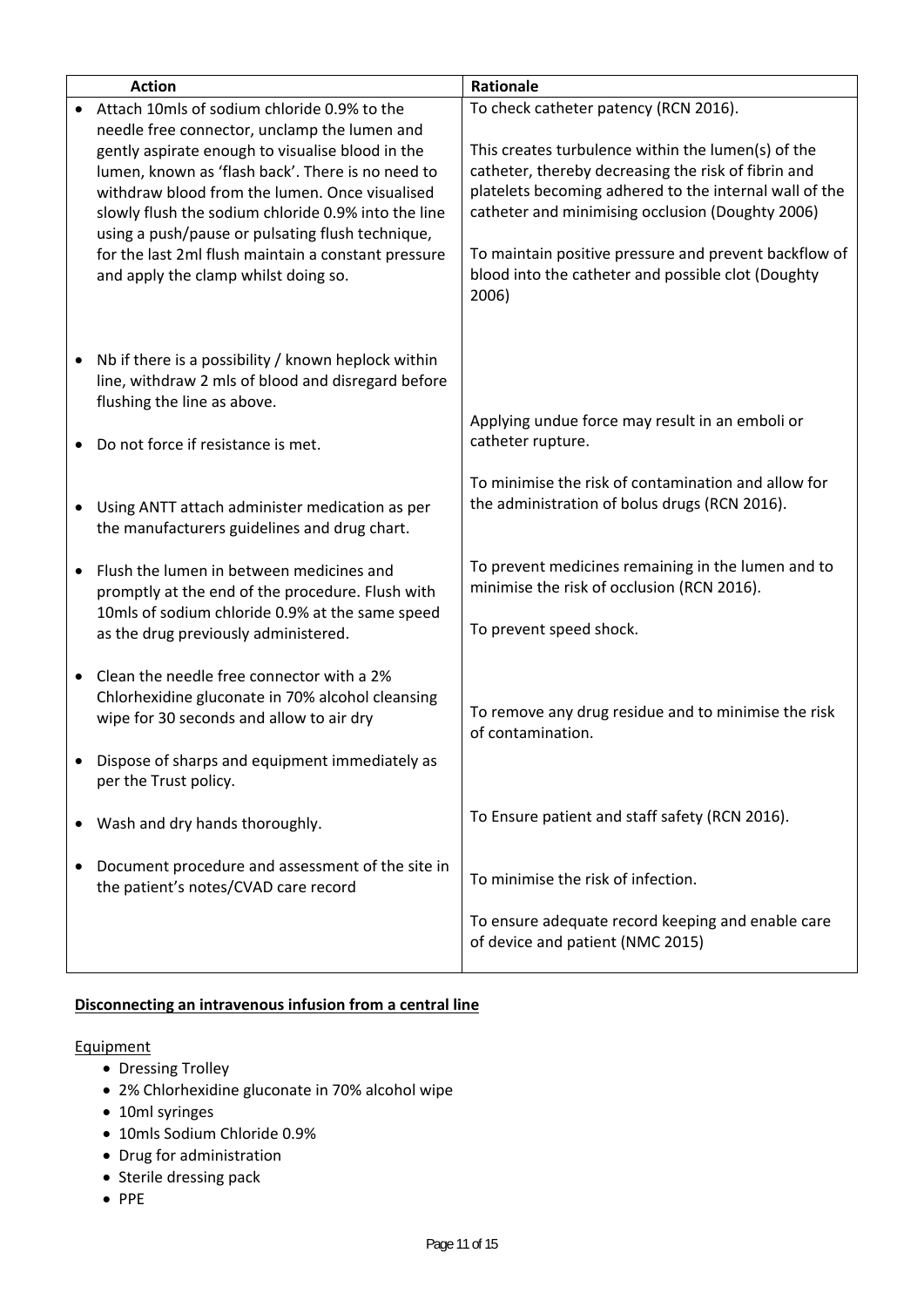| <b>Action</b>                                            |                                                        | Rationale                                                |  |
|----------------------------------------------------------|--------------------------------------------------------|----------------------------------------------------------|--|
|                                                          |                                                        |                                                          |  |
| Explain and discuss the procedure with the patient, in a |                                                        | Inform and reassure the patient.                         |  |
|                                                          | way the patient understands. Obtain informed consent   |                                                          |  |
|                                                          | for the procedure (Wherever possible) and establish if | To obtain the patient's consent and co-operation.        |  |
|                                                          | the patient has any known allergies for example to     |                                                          |  |
| cleaning solution or medication.                         |                                                        | To ensure the patient has no allergies to cleaning       |  |
|                                                          |                                                        | solution or dressings.                                   |  |
|                                                          |                                                        | (NMC 2010)                                               |  |
|                                                          |                                                        |                                                          |  |
|                                                          | Wash and dry your hands thoroughly and put on          | To minimise risk of infection (RCN 2016)                 |  |
|                                                          |                                                        |                                                          |  |
|                                                          | your Apron                                             |                                                          |  |
|                                                          |                                                        |                                                          |  |
|                                                          | Open the dressing pack and prepare the equipment       | To minimise risk of infection and maintain asepsis (RCN  |  |
|                                                          | using an ANTT and assemble on a clean trolley.         | 2016)                                                    |  |
|                                                          |                                                        |                                                          |  |
|                                                          |                                                        |                                                          |  |
| ٠                                                        | Maintain aseptic technique at all times.               |                                                          |  |
|                                                          |                                                        | To minimise the risk of infection and maintain asepsis   |  |
| $\bullet$                                                | Inspect the catheter for signs of infection, damage,   | (RCN 2016)                                               |  |
|                                                          | migration or phlebitis, if you have any concerns       |                                                          |  |
|                                                          |                                                        | To minimise the risk of infection and ensure patient     |  |
|                                                          | inform the doctor, or contact the critical care        |                                                          |  |
|                                                          | outreach service for advice.                           | safety (RCN 2016)                                        |  |
|                                                          |                                                        |                                                          |  |
|                                                          | Decontaminate hands and apply sterile gloves.          |                                                          |  |
|                                                          |                                                        |                                                          |  |
|                                                          |                                                        | To minimise the risk of contamination blood or body      |  |
| ٠                                                        | Place sterile field under the central line lumens.     | fluids to the operator, and prevent descaling of skin    |  |
|                                                          |                                                        | onto key parts (RCN 2016)                                |  |
|                                                          | Clamp both the catheter lumen and the infusion         |                                                          |  |
|                                                          | line.                                                  |                                                          |  |
|                                                          |                                                        | To minimise risk of infection.                           |  |
|                                                          | Disconnect the infusion from the needle free           |                                                          |  |
|                                                          |                                                        |                                                          |  |
|                                                          | connector.                                             |                                                          |  |
|                                                          |                                                        |                                                          |  |
|                                                          |                                                        | To minimise the risk of infection, contamination and air |  |
|                                                          | Clean the needle free bung on the port using 2%        | emboli.                                                  |  |
|                                                          | Chlorhexidine gluconate in 70% alcohol cleansing       |                                                          |  |
|                                                          | wipe for 30 seconds and allow to air dry for a         |                                                          |  |
|                                                          | minimum of 30 seconds.                                 |                                                          |  |
|                                                          |                                                        | Chlorhexidine gluconate in 70% alcohol is                |  |
|                                                          | Attach 10mls of sodium chloride 0.9% slowly flush      | recommended for cleaning venous devices (NICE 2012)      |  |
|                                                          | the sodium chloride into the line using a push/pause   | (RCN 2016)                                               |  |
|                                                          | or pulsating flush technique, for the last 2mls flush  |                                                          |  |
|                                                          | maintain a constant pressure and apply the clamp       |                                                          |  |
|                                                          |                                                        | This creates turbulence within the lumen(s) of the       |  |
|                                                          | whilst doing so.                                       | catheter, thereby decreasing the risk of fibrin and      |  |
|                                                          |                                                        | platelets becoming adhered to the internal wall of the   |  |
|                                                          |                                                        | catheter and minimising occlusion (Doughty 2006)         |  |
|                                                          |                                                        | To maintain positive pressure and prevent backflow of    |  |
|                                                          | Do not force if resistance is met.                     |                                                          |  |
|                                                          |                                                        | blood into the catheter and possible clot (Doughty       |  |
|                                                          |                                                        | 2006)                                                    |  |
| ٠                                                        | Dispose of sharps and equipment immediately as         |                                                          |  |
|                                                          | per the Trust policy.                                  |                                                          |  |
|                                                          |                                                        | Applying undue force may result in an emboli or          |  |
|                                                          |                                                        | catheter rupture.                                        |  |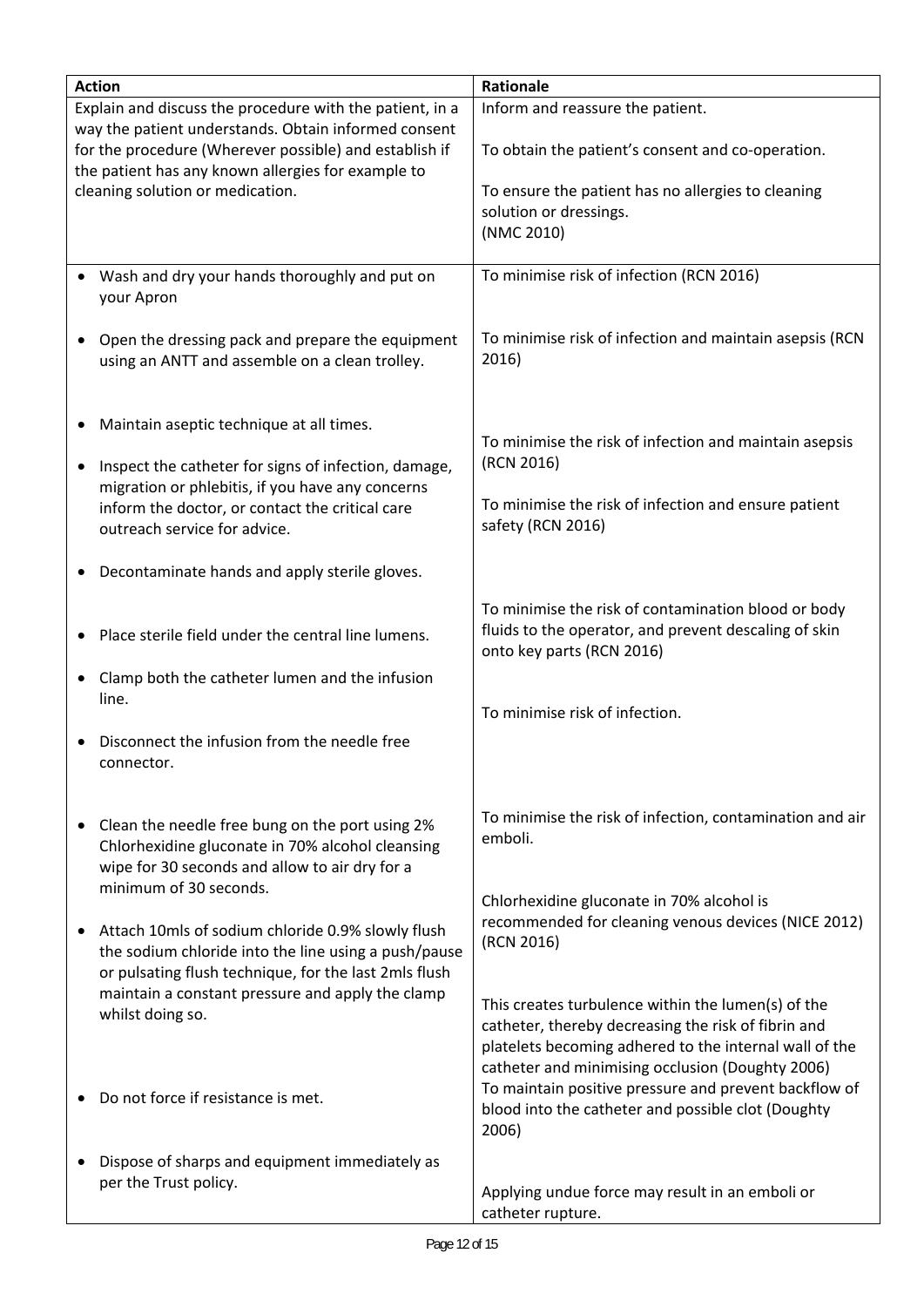| <b>Action</b>                                                                                                                            | Rationale                                                                                                                                                                                                                                                                                             |
|------------------------------------------------------------------------------------------------------------------------------------------|-------------------------------------------------------------------------------------------------------------------------------------------------------------------------------------------------------------------------------------------------------------------------------------------------------|
| Wash and dry hands thoroughly.<br>Document procedure and assessment of the site in<br>$\bullet$<br>the patient's notes/CVAD care record. | To maintain positive pressure and prevent backflow of<br>blood into the catheter and possible clot (Doughty<br>2006)<br>To Ensure patient and staff safety (RCN 2016).<br>To minimise the risk of infection.<br>To ensure adequate record keeping and enable care of<br>device and patient (NMC 2015) |
|                                                                                                                                          |                                                                                                                                                                                                                                                                                                       |

## **DURATION OF LINE USE BEFORE REMOVAL**

No line should be left in place longer than necessary. Multiple lumen ports are usually short duration lines due to the increased risk of infection. Generally lines with blocked ports should not left in for a prolonged period even if other ports are working.

*Multiple lumen internal jugular and subclavian central lines* may be left in for up to a month if they have no signs of infection. Single lumen lines can be left in for a number of months

A *Vas‐Cath haemodialysis line* is generally left in no more than two weeks.

*PICC lines and tunnelled lines and Hickmann lines* can be left in for many months if necessary and a healthy line can still be in use 6 months after insertion.

*Midlines* have a maximum duration of 30 days.

#### **LINE REMOVAL**

Do not leave lines in for longer than necessary as they pose an infection risk. Clean entry site with 2% chlorhexidine gluconate in 70% alcohol stick The patient should be lying flat / head down tilt, encourage patient to use the valsalva maneuver on removal to reduce the risk of air embolus. Post removal the tip should be cut off with sterile scissors and sent for C&S in a pot if line sepsis is expected. A simple sterile adhesive dressing should cover the site or in combination with gauze if there is some bleeding.

#### **COMPLICATIONS OF CENTRAL LINES**

| <b>Immediate</b>     |                       | Late onset                |                              |                  |  |
|----------------------|-----------------------|---------------------------|------------------------------|------------------|--|
| <b>Mechanical</b>    | <b>Thromboembolic</b> | Mechanical                | Thromboembolic               | <b>Infective</b> |  |
| Arterial puncture    | Air embolism          | Cardiac tamponade         | Catheter related<br>thrombus | Line infection   |  |
| Intra arterial       | Wire embolism         | Erosion/perforation       | Pulmonary                    | Septicaemis      |  |
| placement            |                       |                           | embolus                      |                  |  |
| haemorrhage          |                       | Venous stenosis           | Air embolus                  | Endocarditis     |  |
| pneumothorax         |                       | Line fracture<br>embolism | Mycotic embolus              |                  |  |
|                      |                       |                           |                              |                  |  |
| haemothorax          |                       |                           |                              |                  |  |
| Arrhythmias          |                       |                           |                              |                  |  |
| Thoracic duct injury |                       |                           |                              |                  |  |
| Cardiac tamponade    |                       |                           |                              |                  |  |
| Has guidewire been   |                       |                           |                              |                  |  |
| removed              |                       |                           |                              |                  |  |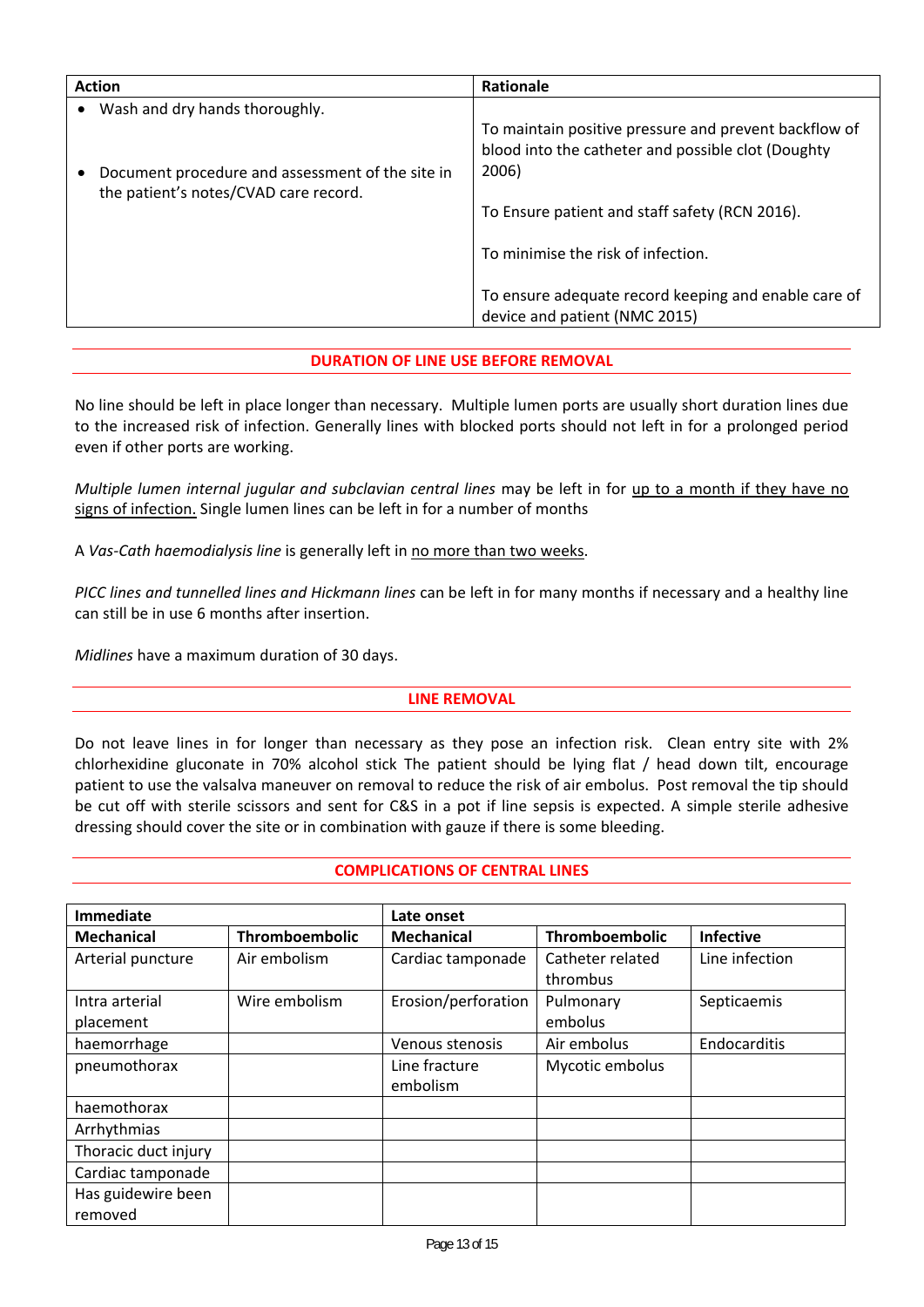### **Management of infections**

Do not replace CVCs routinely to prevent catheter related blood stream infections, replace if there is clinical evidence of infection. See 'duration of line usage' paragraph for line life. CVCs should be reviewed daily and if they are no longer needed should be removed (Loveday et al 2014).

If you suspect that a patient has a catheter related blood stream infection do not use a guide wire exchange (Loveday et al 2014). Paired blood cultures, correctly labelled, should be taken (one from the catheter and one from the opposite limb) in order to determine whether an infection is systemic or catheter related.

Antimicrobial prescription should follow the Trust's local microbiology guidelines or involve discussion with a microbiologist. Antibiotics are not always required or patients may only require limited duration antibiotic dosing if the patient is not too sick once the source of infection is removed. There is a common association with Staphlococcal colonisation and resultant systemic infection.

In the undesirable and rare situation when CVCs are inserted in an emergency situation without full asepsis techniques it should be replaced with a properly inserted line as soon as practically possible. Patients transferring into this Trust from other healthcare facilities that have a CVC must have it reviewed and replaced if deemed necessary. If there is uncertainty as to whether to remove a line please discuss with a senior colleague. A potentially infected line should have its tip sent for culture.

#### **MANAGEMENT OF OTHER COMPLICATIONS**

*Extravasation*; Remove line.

*Fractured line*; A fractured line should be clamped below the fracture and removed as soon as possible.

*Haemorrhage*; Requires direct compression where possible plus correction of any coagulopathy. A central venous bleed not amenable to direct compression, such as a proximal subclavian bleeding point, may require interventional radiology input also.

*Thoracic haemorrhage*; Thoracic haemorrhage can be acutely life threatening. Unilateral haziness on the CXR, desaturation and haemodynamic instability may be the first signs. If significant blood is lost it may require senior clinical help, a chest drain, and activation of the major haemorrhage protocol to rapidly correct hypovolaemia and any coagulopathy. Significant chest drain bleeding may be auto-transfused via a cell saver. Surgical input may be required if this does not control the situation. A patient's physiology may deteriorate rapidly so urgent senior assistance is required.

*Pneumothorax*; A CXR is mandatory for checking correct placement. If air is aspirated from the needle during a subclavian or jugular approach the CXR should be carefully examined for a pneumothorax. A small pneumothorax may not require a chest drain or needle aspiration. If treated conservatively the patient should have a repeat CXR after 12-24 hrs. If uncertain whether to drain discuss with a senior clinician.

*Cardiac tamponade*; requires urgent senior cardiology input and prompt echocardiography.

*Lost or kinked seldinger wire*; this may require an interventional radiologist to assist removal.

*Venous Thrombosis;* an acutely swollen limb will require line removal plus ultrasonography or venography. A period of anticoagulation may be required.

#### **LINE OCCLUSION**

Do not force a flush down the line, as this will result in the occlusion being forced in to the circulation system or the line rupturing. A line with multiple occluded ports needs removal & a new line inserted if necessary. A protocol does exist for thrombolysis of single lumens but line‐removal versus thrombolysis requires discussion